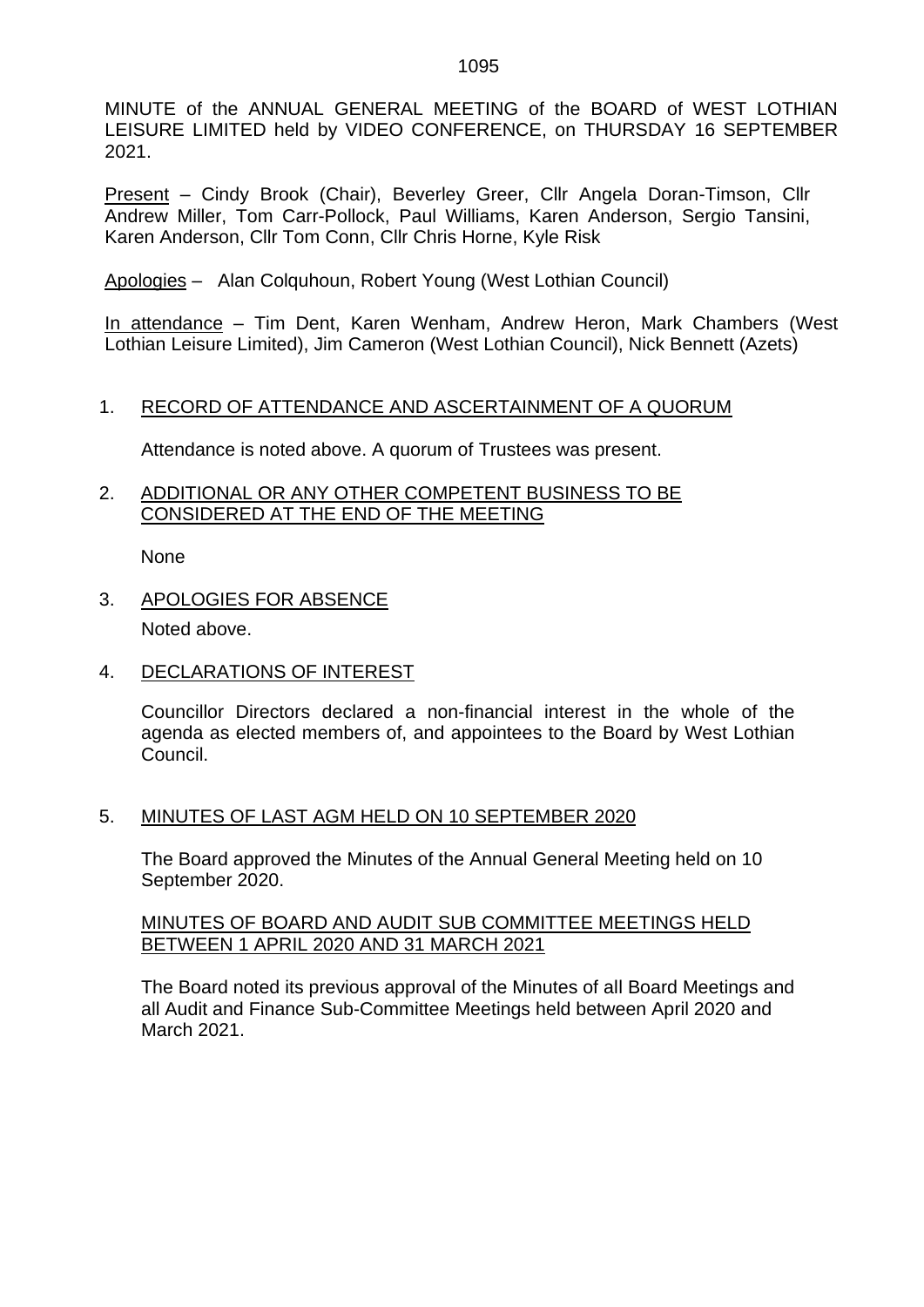#### 1096

#### 6. AUDITED ACCOUNTS FOR 2020/21 (REP-0890)

#### a) CHAIR'S STATEMENT

Dr Cindy Brook highlighted that as a result of the Covid-19 pandemic, 2020/21 had been exceptionally challenging year and thanked the Leadership Team, Board Directors and staff for their skills and dedication in steering the charity through this difficult period.

The Chair thanked West Lothian Council for their emergency financial support and support in kind during this period.

The Chair also thanked outgoing Directors Paul Williams and Karen Anderson for their unstinting work and valuable contribution to the Board during recent years.

The Chair's statement was circulated to Directors who were asked to note the contents.

#### . **Decision : To note the Chair's Statement**

#### b) DIRECTORS REPORT

The outbreak of the Covid-19 pandemic had a catastrophic impact on income with a loss of trading income in excess of £8m. Only two months membership fees were collected with our facilities only open for 9 weeks of the year (except for golf).

Despite the extensive financial challenges faced, these were mitigated by:

- Securing financial assistance from WLC and the passporting of funds from the Scottish Government, Lost Income Scheme
- Off-setting salary costs for 90% plus of employees through the UK Government Job Retention Scheme furlough scheme
- Cost savings from buildings being closed and voluntary staff pay cut
- Successful application to the Creative Scotland Performing Arts Venue Relief Fund
- Investment in technology to ensure effective and efficient home-working capability to ensure business continuity
- Development of new on-line services and income streams.

West Lothian Leisure had previously experienced significant growth in membership prior to the closure; however, it now faces a significant period of business recovery to build back membership from a much lower base and increase other income to previous pre-Covid-19 levels.

The FRS 102 pension valuation of the pension scheme has resulted in an increase in the pension deficit. The increase of this liability is due to an actuarial loss arising from a change in the financial assumptions made by the actuaries, this being recognised in the Statement of Financial Activities. The balance on the pension fund will change annually according to economic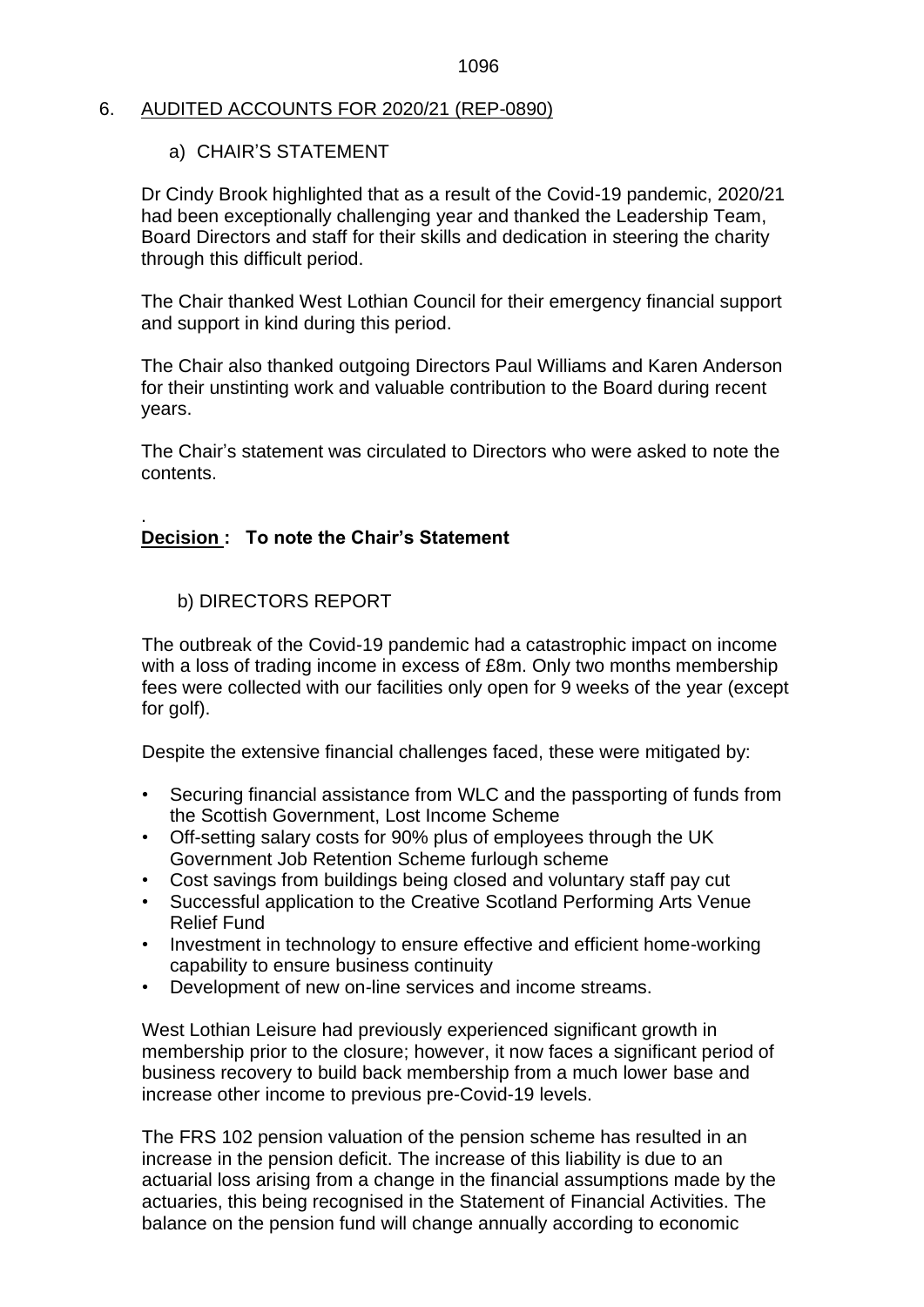conditions and the Board will keep the position under review.

Key to the organisation's financial stability, viability and business recovery during the next two years has been the securing of an emergency financial reserve from West Lothian Council for 2021 to 2023.

This reserve enables the company to draw down up to £1.5m p.a., payable in advance per quarter, where required; despite access to these funds, the core management fee from the Council is planned to reduce by £500k over the next two years - £250k each year.

The 2020/21 Business Plan was supported by Departmental Plans and Facility Plans which have more specific action plans that relate to the stated aims. Company goals and themes included:

- 1. Improving lives and communities: We want to get more people more active to improve health and reduce health inequalities.
- 2. Improving the customer experience: We want to provide high quality and engaging activities and ensure customers feel valued and listened to
- 3. Growing the business: We want to become a financially secure and sustainable business so we can invest more and do more, to improve lives
- 4. Improving the business: We want to become a more efficient, more agile, and more effective organisation and a company our employees are proud to work for

## **Decision : To note the Director's Report**

- c) INDEPENDENT AUDITOR'S REPORT
- d) FINANCIAL STATEMENTS
- e) AUDIT MANAGEMENT REPORT
- f) MANAGEMENT REPRESENTATION LETTER

Nick Bennett (Azets) presented the audited accounts for financial year 2020/21 noting that they were unqualified in relation to the truth and fairness of the report. He was satisfied that the accounts had been properly prepared and complied with the appropriate financial practices. The Directors present unanimously approved the 2020/21 audited accounts and were content for the Secretary to sign the Letter of Representation on behalf of the Board.

#### **Decision: To approve the 2020/2021 Annual Accounts; to note the Audit Management Report and approve signing of the Management Representation Letter.**